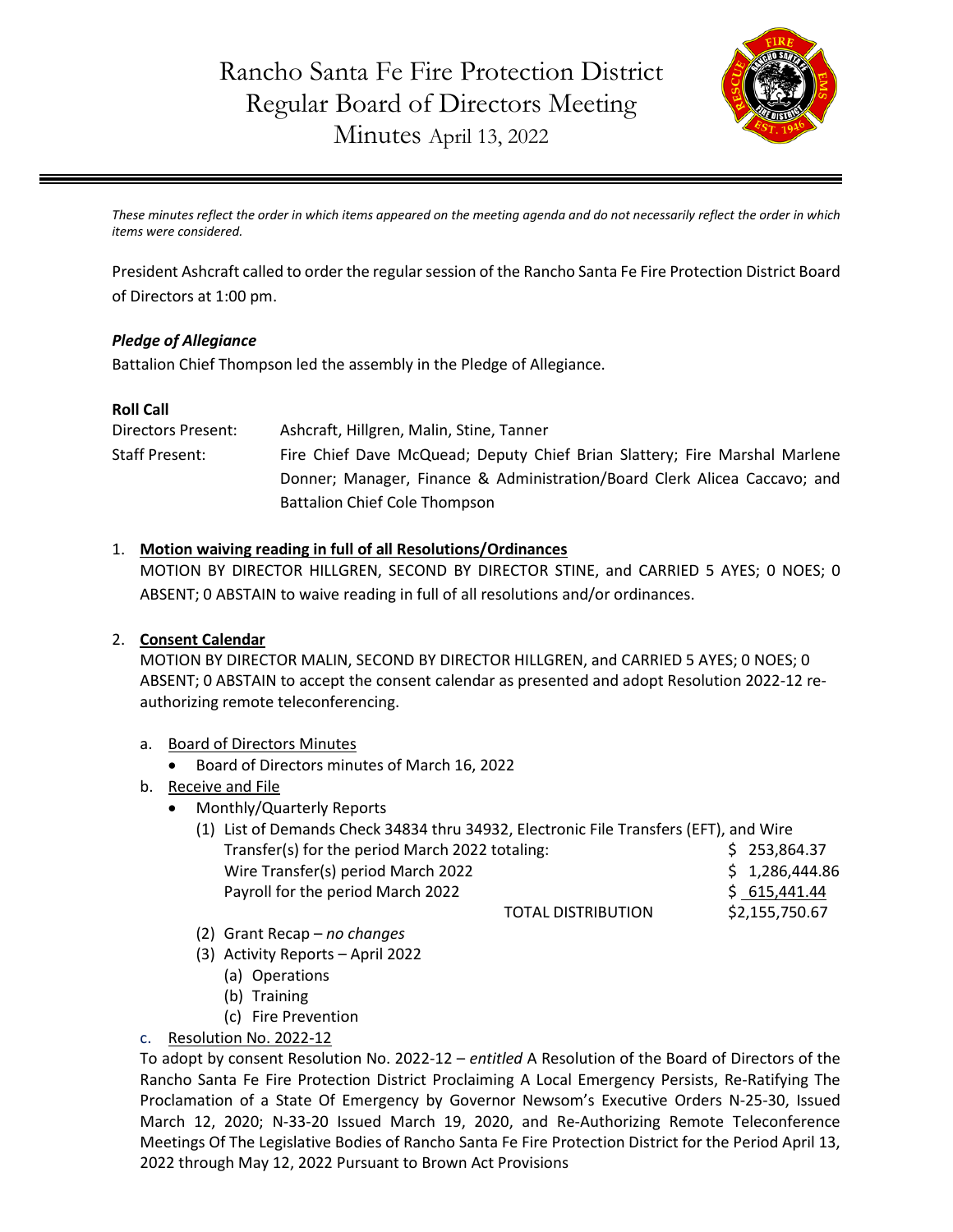

# 3. **Public Comment**

*None*

# 4. **Old Business**

a. Apparatus Replacement Plan

To update the board on the timetable and cost estimate for future capital replacement of the Type 6 apparatus for Station 6 needs. Staff Report 22-02

*Chief McQuead reported on the five-year mitigation plan. Due to the current supply chain disruption, apparatus the time frame approved for the Type 6 could result in a two-year waitlist. Staff requests to move the timing up by one year to ensure that it will be in service as anticipated. The Type 6 will offer more mobility in areas with no hydrants.*

MOTION BY DIRECTOR HILLGREN, SECOND BY DIRECTOR STINE, and CARRIED 5 AYES; 0 NOES; 0 ABSENT; 0 ABSTAIN to authorize the Fire Chief to execute the contact for purchase of a Type 6 apparatus.

## 5. **New Business**

a. Board of Directors Meeting Calendar

*Directors moved the next two meetings up by one week to ensure a quorum: May 11 at 2pm and June 8 at 1pm.*

b. Sale of Surplus Equipment #0461 - Staff Report 22-03

*Fire Chief reported that Engine #0461 is requiring large repairs and Fire Etc. had the highest bid. Chief reported on Staff is requesting the Board authorize the sale of this equipment.*  MOTION BY DIRECTOR HILLGREN, SECOND BY DIRECTOR STINE, and CARRIED 5 AYES; 0 NOES; 0 ABSENT; 0 ABSTAIN to authorize the Fire Chief to execute the sale for Engine #0461.

### 6. **Resolution/Ordinance**

*None*

# 7. **Oral Reports**

a. Fire Chief:

*Chief McQuead reported on the new Type 1 engine at Station 1; Mark Smith formerly the Fire Service Assistant was hired on as Temporary Defensible Space Inspector; Lee Haskin retired after 31 years of service; Fire Chief is now on the LAFCO Advisory Committee; anticipate the contract for the Lakes Owners Association to bring to May meeting; Bond that was held by the District and Shaw family to be moved to Pinnacle at Santa Fe Valley, LLC which will enable development of 37 lots in the 4S area.*

b. Operations - Deputy Chief:

*Deputy Chief Slattery reported on the vacancies and recruitments in the district; 340 total calls in the previous month and presented pictures of incidents on the district.*

### c. Training – Battalion Chief: *Chief Thompson reported on the training hours; district homeowners allowed for staff to train on their home prior to demolishing the home.*